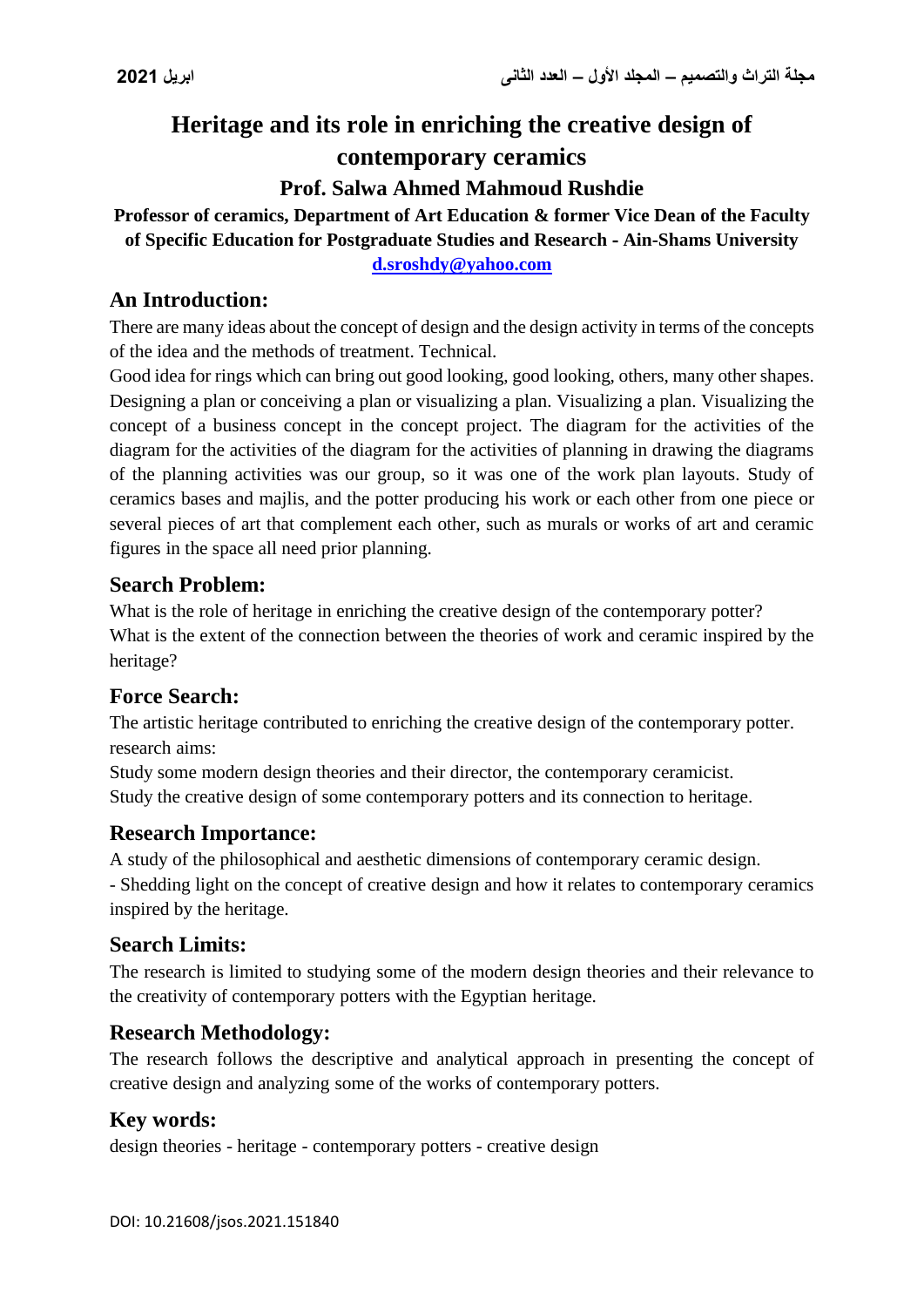## **Search terms:**

### **the design:**

The design is a purposeful moment effort and a specific unit and aims to assemble the elements that serve the ultimate goal of an integrated whole unit. ()

Process production production production production production production chain production. Design is a language shared by all languages, a general design from one year from a clear year, and the design includes the formation that includes plastic formations in specific formulations with two aesthetic formulas.

#### **Creative design:**

Creative design, containing experiences of previous experiences and reformulating vocabulary and artistic elements in a way that bears the artist's imprint of his self-identity and broadens aesthetic values that seek to present visions that elevate the public taste.

### **Heritage:**

The concept of heritage is one of the most important concepts that refer to the history of peoples and peoples, and it is the totality of what a society has reached in all fields in its history, or The heritage of peoples is reflected in the behavior of peoples. Customs and traditions of other peoples emerge as the opportunity to establish them with the rest of the world's peoples.

## **Research Results :**

- There is a link between the theories of general design and contemporary ceramic work inspired by the heritage, and this was evident by presenting the methods of work and intellectual development of some Egyptian potters.

- The artist's cultural and artistic heritage has a clear impact in the production of his works in a way that does not contradict his own artistic style.

- The principles of creative design can be applied to contemporary ceramic works and converge with all stages of ceramic work in proportion to the nature of the material and its plastic and aesthetic capabilities.

# **Research Recommendations:**

- The need to pay attention to the teaching of general design and its theories and the extent of its connection with the different technical fields, with an interest in the theory of design for raw materials or functional design in multiple fields.

Providing the opportunity for continuous experimentation in ceramic materials to allow access to creative ideas derived from the heritage.

# **References:**

Alecander, chis topher : NEW CONCEPTS IN COMPLEXITY THEORY Arising from studies in yjefirld of architecture .may. 2003, p.132.

-Alexander, cjristopher: The timelrss way of building " oxford University press, new york, 1979, p.82.

- Alexander, Christopher : The nature of order an essayon the art of buildimg and The an ture of the universe " book one , the cener for environmental structure, California , 2002, p.175.

- Cather, Harry and Others: Design Engineering, Butter Worth Heinemann 1st Pub., 2001, Great Britain.